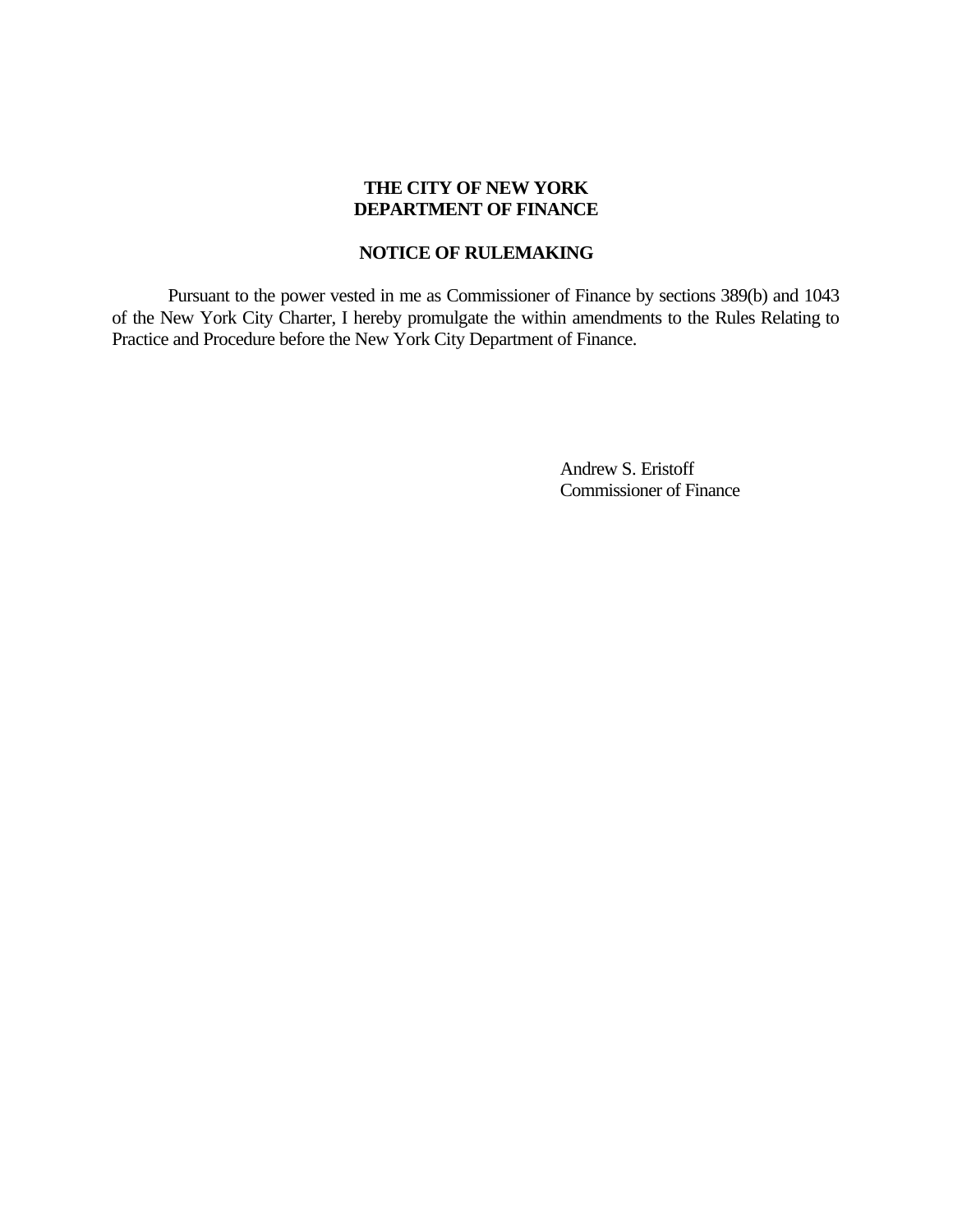# **AMENDMENT TO RULES PRACTICE AND PROCEDURE**

Section 1. Sections 27-01 and 27-02 of title 19 of the Rules of the City of New York, containing rules of practice and procedure, including prompt hearings procedures for pre-decision warrants, before the now defunct Bureau of Hearings of the New York City Department of Finance, are repealed and the following new section 27-01 is added:

**§27-01 Representation of Taxpayers.** *(a) Scope.* This rule concerns representation of taxpayers before the Commissioner of Finance with respect to matters arising under chapters 12, 13, 10, 24, 9, 21, 15, 8, 7, 22, 11, 6, 5, 25, 14 and 27 of title 11 of the New York City Administrative Code, and any other tax laws requiring administration and collection by the commissioner. It does not apply to matters arising under chapter 39 of title 19 of the Rules of the City of New York (parking violation rules) or to proceedings before the New York City Tax Appeals Tribunal. This rule does not apply to proceedings before the Conciliation Bureau of the New York City Department of Finance, which are governed by the rules in chapter 38 of this title.

*(b) Definitions.* Unless the context requires otherwise, the definitions contained in this section apply.

**Commissioner.** The term "commissioner" means the New York City Commissioner of Finance.

**Department.** The term "department" means the New York City Department of Finance.

**Power of attorney.** The term "power of attorney" means a document meeting the requirements of subdivision (e) of this section.

**Practice before the commissioner.** The term "practice before the commissioner" means all activities connected with presentation to the department or any of its personnel relating to a taxpayer's rights, privileges, or liabilities with respect to matters falling within the scope of this rule (see subdivision (a) of this section). Such presentation includes the preparation and filing of necessary documents, correspondence with and communications to the department, and the representation of a taxpayer at conferences and meetings. Practice before the commissioner does not include merely furnishing information to the department or preparing a report or return as a preparer for the taxpayer.

**Principal.** The term "principal" means an individual authorized to sign a power of attorney on behalf of a taxpayer (see paragraph (2) of subdivision (e) of this section).

**Represent and representative.** The term "represent" means to act on behalf of a taxpayer with the authority to bind or obligate the taxpayer. A "representative" is an individual, other than a principal, able to act with that authority.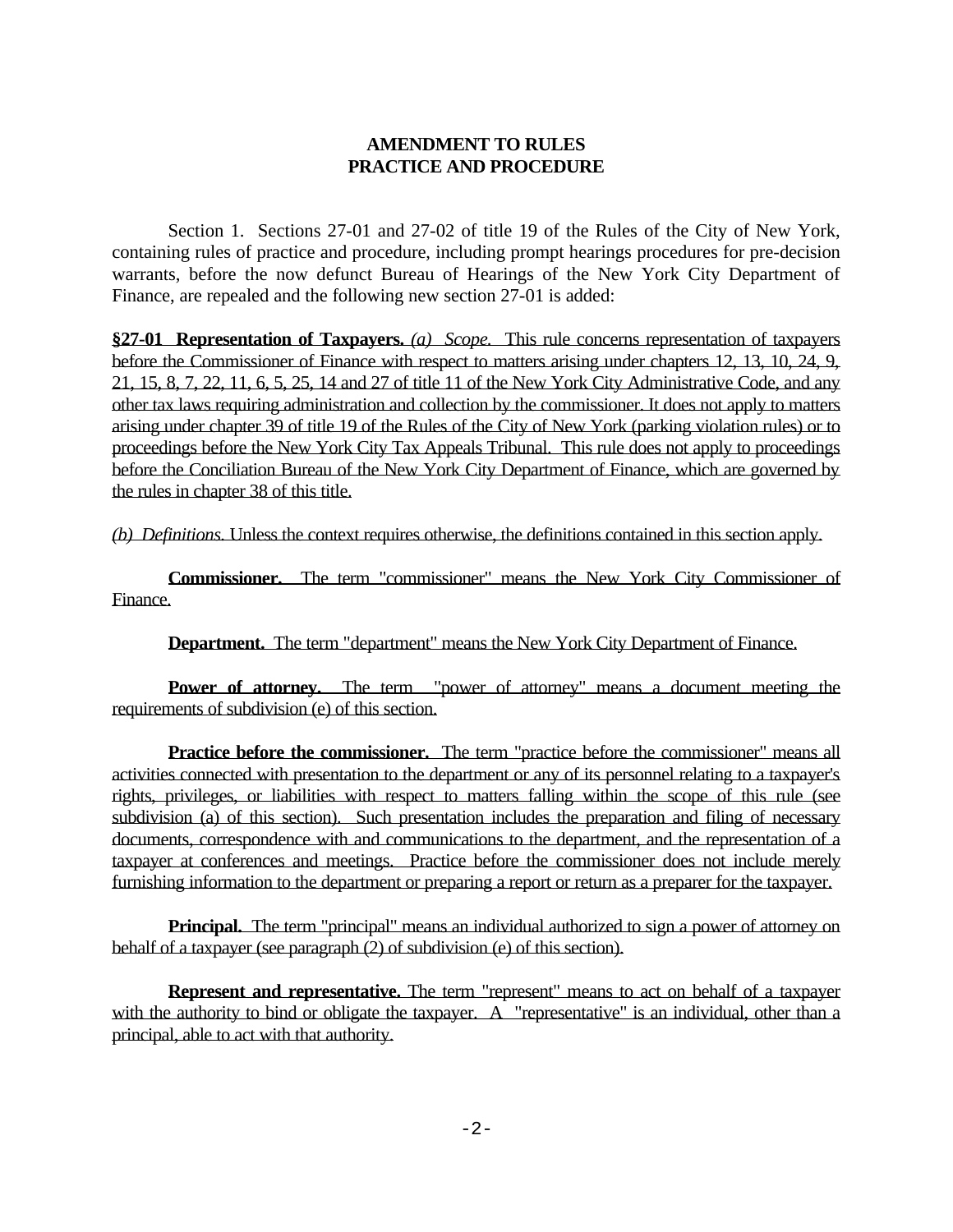*(c) Situations where a power of attorney is required*. The department requires a power of attorney when the taxpayer wishes to have a representative perform one or more of the following acts:

(1) Practice before the commissioner, unless the taxpayer is accompanied by a principal or another individual permitted, under this rule, to act as a representative in the same matter;

(2) Offer and/or execution of either (A) a waiver of restriction on assessment or collection of a deficiency in tax; or (B) a waiver of notice of disallowance of a claim for credit or refund;

(3) Execution of a consent to extend the statutory period for assessment or collection of a tax;

(4) Execution of an agreement to settle or adjust claims under sec. 1504.2 of the Charter of the City of New York;

(5) The receipt (but not endorsement or collection) of a check drawn on the department (see subparagraph (4)(ii) of subdivision (e) of this section);

(6) Signing tax returns. A tax return may be signed by a representative only if the taxpayer, or the taxpayer's court appointed representative, requests permission in writing and the commissioner or his or her delegate determines that good cause exists for granting such permission and a properly executed power of attorney specifically granting such authority is submitted. (see subparagraph  $(4)$ (ii) of subdivision (e) of this section);

(7) Discussing or receiving information that is subject to applicable federal, state, or city confidentiality or secrecy laws, unless subdivision (f) of this section applies; and

(8) Such other acts where the department deems it necessary to protect the interests of the city or a taxpayer.

*(d) Individuals who may be representatives.* Any of the following who is not otherwise a principal of a taxpayer may be a representative of that taxpayer provided that a power of attorney is completed and filed in accordance with these rules:

(1) an attorney-at-law licensed to practice in any jurisdiction in the United States;

(2) a certified public accountant duly qualified to practice in any jurisdiction in the United States;

(3) a public accountant duly qualified in any jurisdiction in the United States;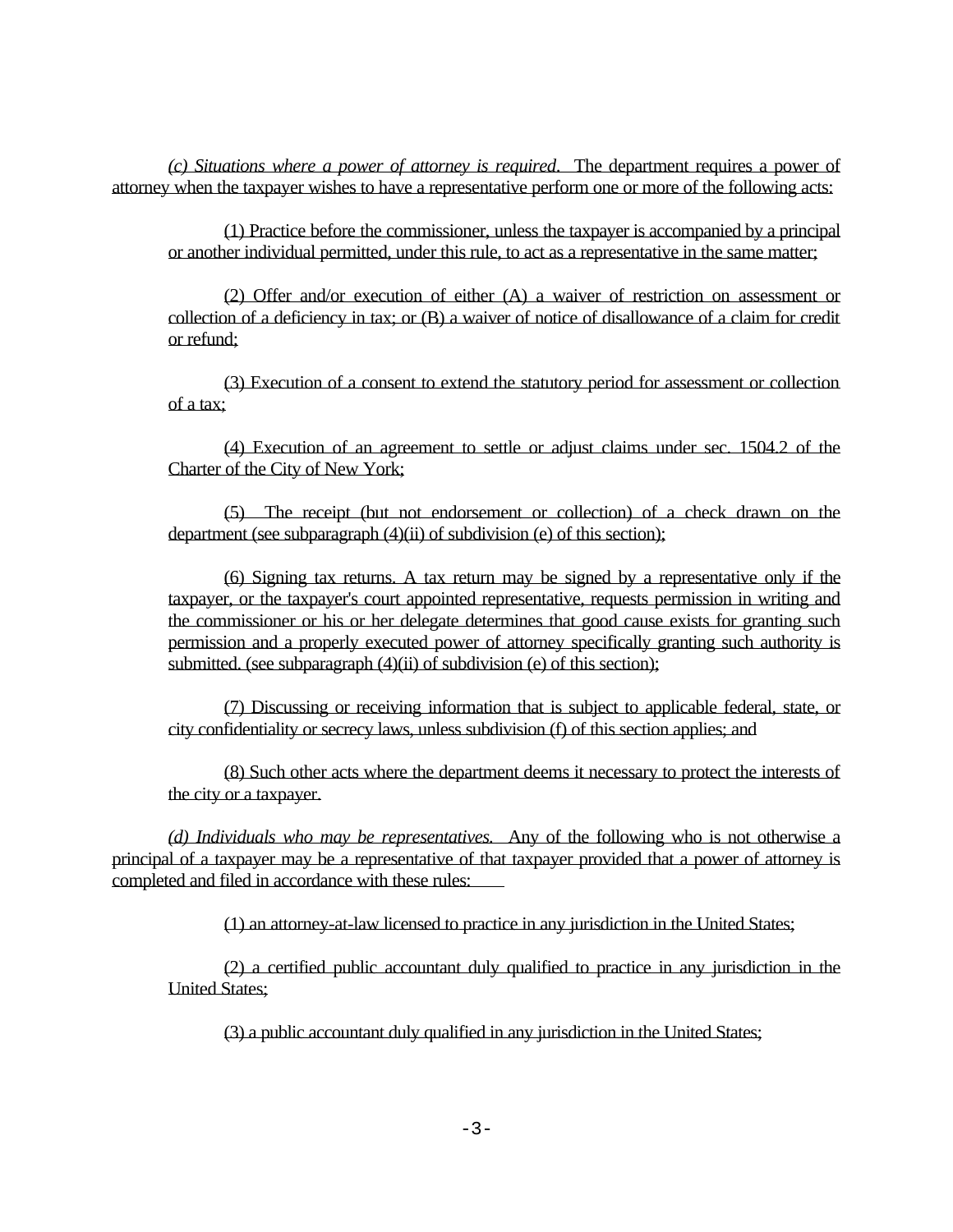(4) an agent enrolled to practice before the Internal Revenue Service;

(5) the taxpayer's husband, wife, adult child or parent;

(6) an officer or a regular full-time employee of the taxpayer;

(7) the taxpayer's court appointed representative; and

(8) any other individual with the special permission of the commissioner, or his designee.

*(e) Requirements of power of attorney.*

*(1) Information required.* A taxpayer may file a power of attorney in a form prescribed by the commissioner. However, a taxpayer may also elect to submit a power of attorney in a different form but such power of attorney shall include the following information:

(i) the name and mailing address of the taxpayer;

(ii) the taxpayer's social security or taxpayer identification number;

(iii) the name and mailing address of the representative(s);

(iv) a description of the matters as to which the representative is authorized to act, including the type of tax or taxes and taxable period or periods; and

(v) if applicable, a clear expression of the taxpayer's intent to limit the authority conveyed.

*(2) Signing.* A power of attorney must be signed as follows:

(i) In the case of an individual taxpayer, by the individual.

(ii) In the case of a joint return, by both husband and wife, except that either spouse may sign for the other if such signature is duly authorized in writing.

(iii) In the case of a sole proprietorship, by the proprietor.

(iv) In the case of a partnership, either by all members or in the name of the partnership by one of the partners duly authorized to act.

(v) In the case of a dissolved partnership, by each of the former partners or, in case some of the partners are dead, by their legal representatives. If, however, the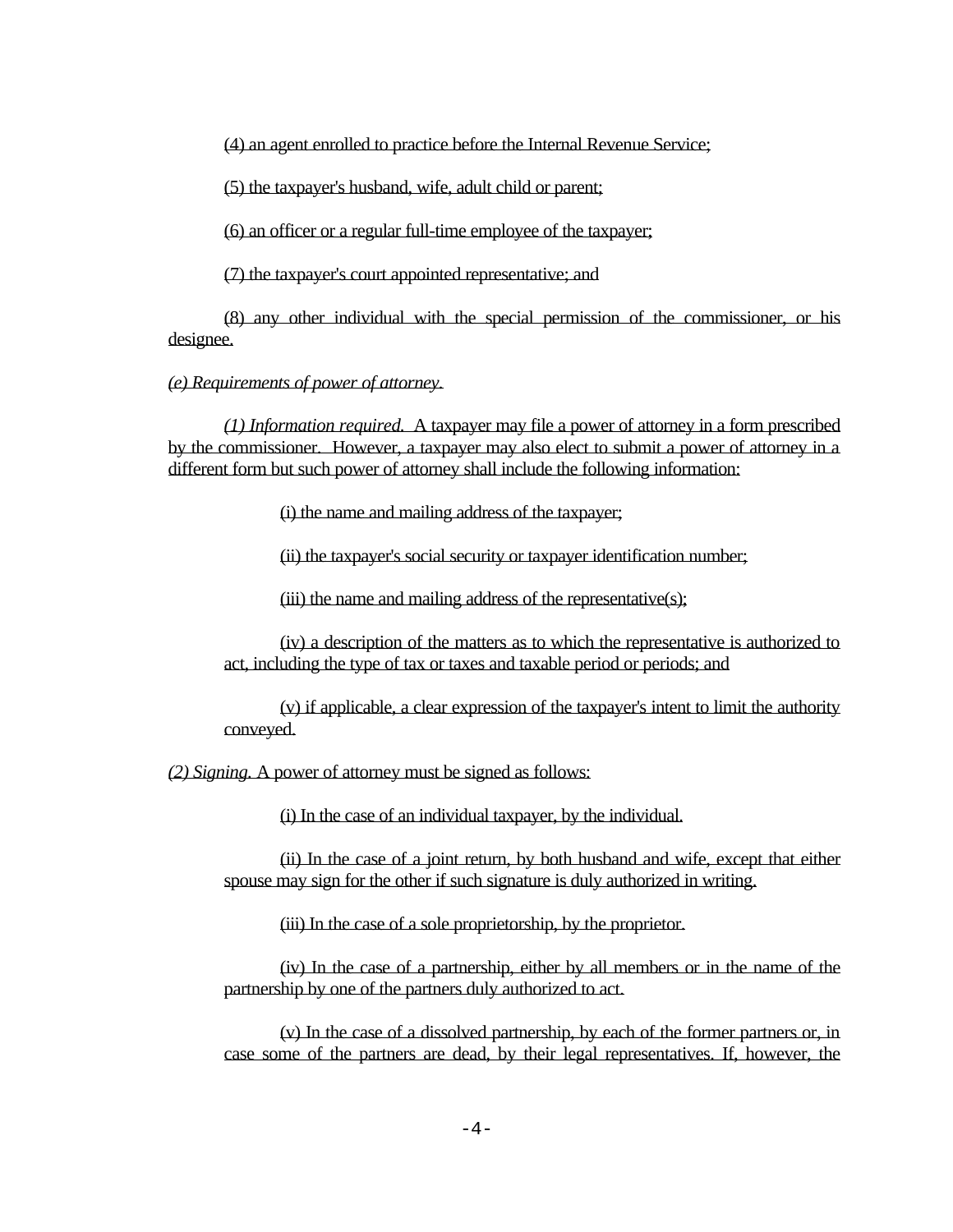surviving partners at the time of the execution of the power of attorney have exclusive right to the control and possession of the firm's assets for the purpose of winding up its affairs, their signatures alone will be sufficient.

(vi) In the case of a deceased taxpayer, by the executor or administrator. A power of attorney submitted by an administrator or executor must be accompanied by proof of his authority.

(vii) In the case of guardians and other fiduciaries appointed by a court of record, by the fiduciary. In such instance the power of attorney must be accompanied by a court certificate or court order showing that such fiduciary has been appointed and that his appointment has not been terminated.

(viii) In the case of a trustee under an agreement or declaration, by the trustee. In such instance the power of attorney must be accompanied by documentary evidence of the authority of the trustee to act.

(ix) In the case of a corporation, by an officer duly authorized by the board of directors to act.

(x) In the case of a limited liability company, by all the members or by a member or manager duly authorized to act on behalf of the company.

(xi) Under subparagraphs (vi) to (viii) of this paragraph (2), inclusive, proof of authority will be waived if the person signing the power of attorney is the same person who signed the tax return involved.

*(3) Acknowledgement.* The power of attorney must be either acknowledged before a notary public or witnessed by a disinterested individual. However, neither that acknowledgment nor witnessing is required if the designated representative is an attorney-atlaw, certified public accountant, or public accountant licensed to practice in New York State, or a New York resident enrolled as an agent to practice before the Internal Revenue Service.

*(4) Scope of authority.*

(i) If a power of attorney designates only a specific tax or taxes and no specific period, then the power of attorney may be accepted by the department as including representation for the specified tax or taxes for all periods. If a power of attorney designates only a specified period or periods and no particular tax, then the power of attorney may be accepted as including representation for the specified period or periods for all taxes. If a power of attorney does not designate any specific tax or tax period, then the power of attorney may be accepted as including representation for all taxes and all periods.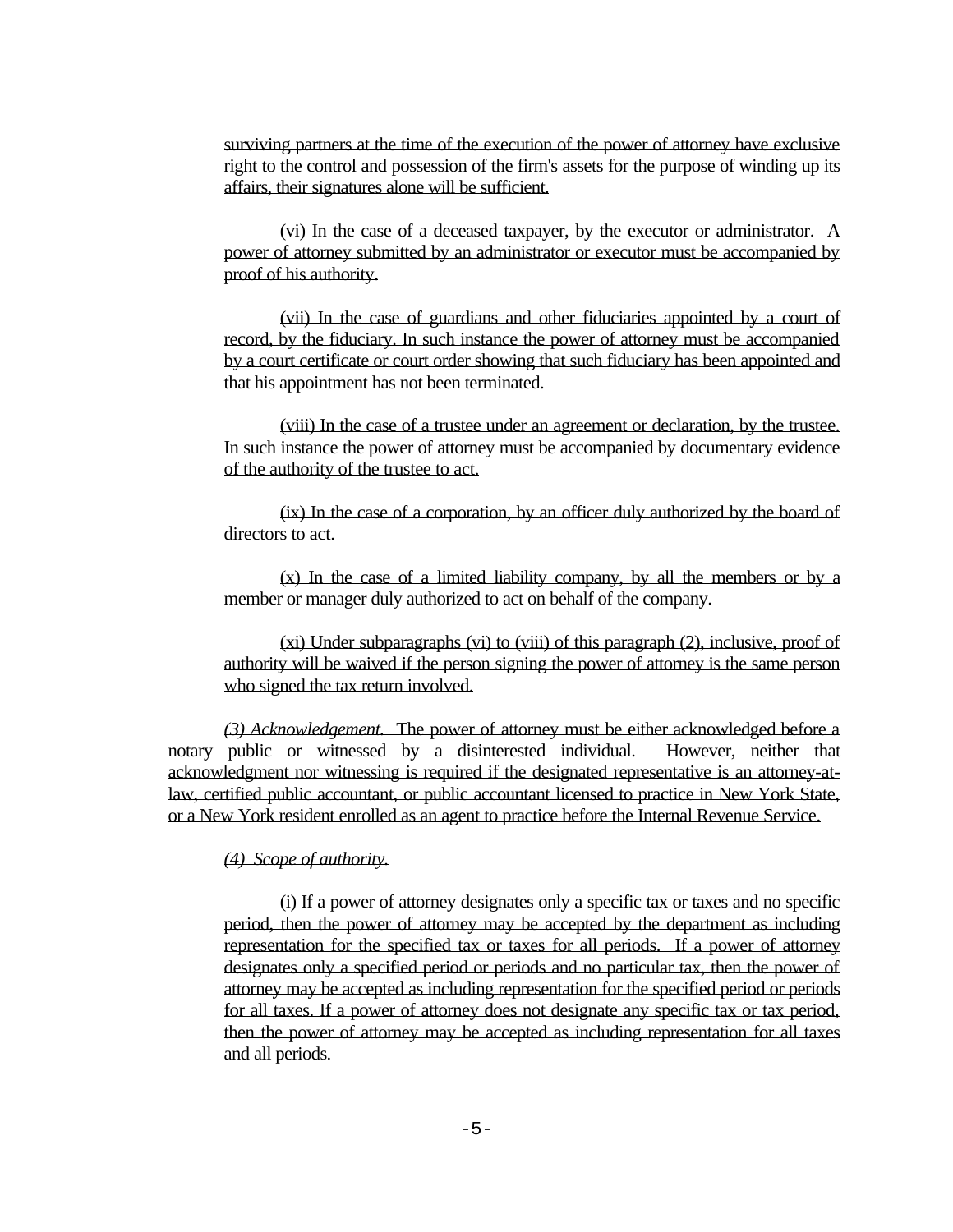(ii) A representative may sign tax returns only if the power of attorney expressly authorizes the representative to sign tax returns and only where written permission to do so has been granted by the commissioner or his or her delegate.

(iii) Any recognized representative appointed in a power of attorney may substitute or delegate authority under the power of attorney to another representative if substitution or delegation is specifically permitted under the power of attorney and the recognized representative files with the department in the manner provided in subparagraph 5(i) of this subdivision a statement signed by the recognized representative appointed under the power of attorney containing the name and mailing address of the new representative.

### *(5) Filing.*

(i) A power of attorney must be filed and received in the office of the department in which the matter is pending. The power of attorney must be filed with the department in a conspicuous manner. Accordingly, a power of attorney should not be attached to, or incorporated in, any return, report or other document that is routinely filed with the department, unless the return, report, or other document specifically provides for such attachment or incorporation.

(ii) The department may, in its discretion, accept a copy or facsimile transmission (FAX) of a power of attorney. The department may also require proof of the existence and validity of the original power of attorney.

#### *(6) Modification and revocation.*

(i) In any case in which a power of attorney has been filed and thereafter the taxpayer desires to authorize an additional or a different representative in the same matter, except as provided in subparagraph (4)(iii) of this subdivision, a new power of attorney must be filed in the office of the department in which the previous power of attorney is filed. Unless otherwise expressly stated, a new power of attorney when received in the office of the department in which the matter is pending revokes any and all powers of attorney previously filed with respect to the same matter in any office of the department in the same matter.

(ii) A taxpayer may revoke a power of attorney without authorizing a new representative by filing a statement of revocation with the office of the department in which the taxpayer has filed the power of attorney to be revoked. The statement must indicate that the authority of the first power was revoked and be signed by a principal, and a copy of the power to be revoked must be attached.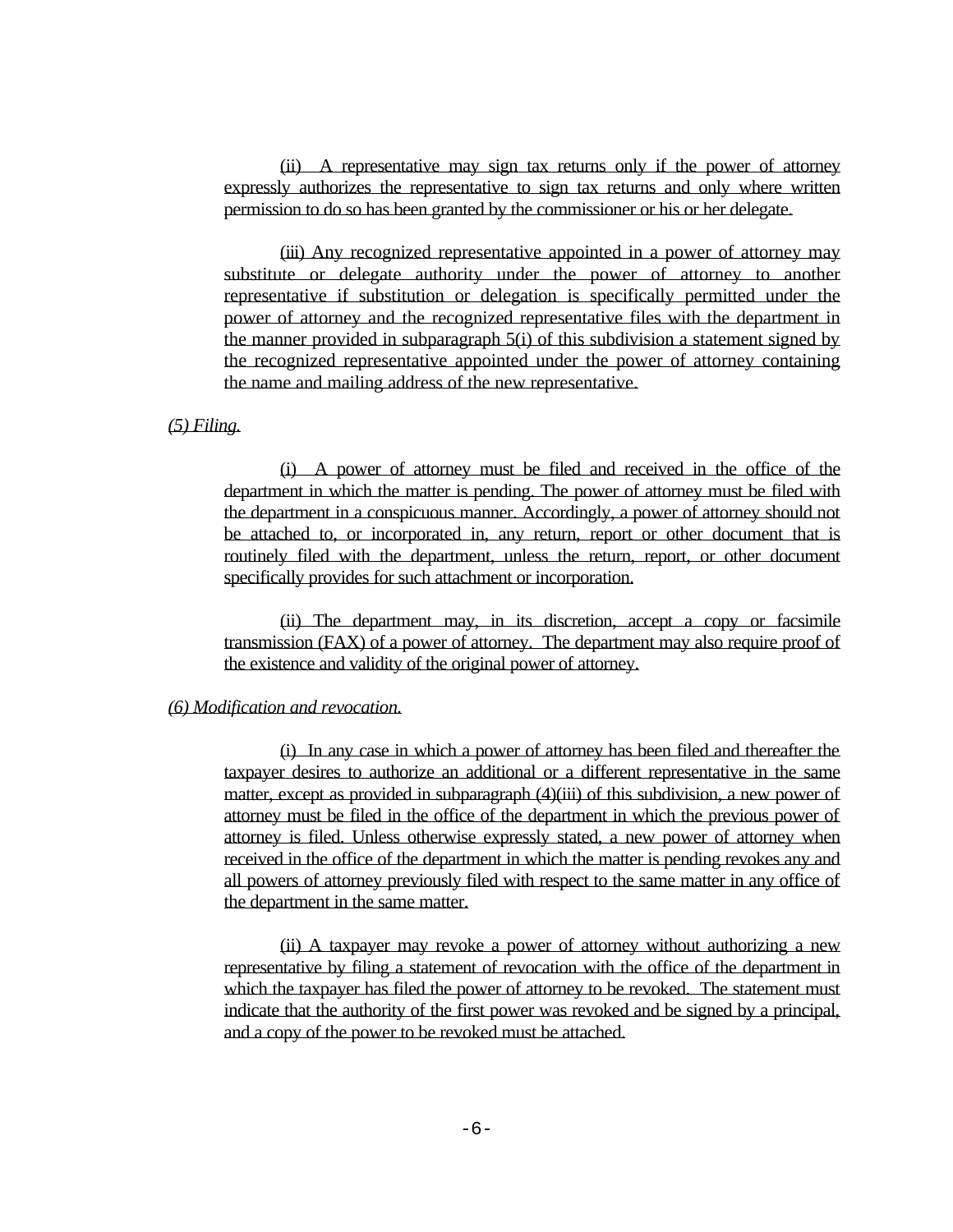(iii) A representative may withdraw from representation in a matter in which a power of attorney has been filed by filing a statement with the office of the department in which the power of attorney has been filed. The statement must be signed by the representative and must identify the name and address of the taxpayer and the matter from which the representative is withdrawing.

### *(f) Tax information authorization.*

(1) The department may establish a procedure under which a taxpayer may authorize in writing an individual to discuss and receive confidential tax information relating to the taxpayer's tax return without submitting a power of attorney. The tax information authorization shall apply only to inquiries relating to information contained in the tax return with which such authorization is filed. The individual designated must be an employee of the taxpayer or the person, or an employee of the person, signing the return as a paid preparer. The authorization statement must be filed with the taxpayer's tax return and signed by the taxpayer or an individual permitted to sign a tax return on behalf of the taxpayer.

(2) Any such procedure may provide that a tax authorization statement will go into effect immediately upon receipt by the department.

(3) Any such procedure may provide that receipt of a new tax authorization statement revokes all previous designations with respect to the tax and period to which it relates. The taxpayer may also revoke an authorization statement without submitting a new statement by notifying the department in writing of the revocation.

(4) Any such procedure may provide that an individual designated in a tax authorization form does not have the authority to represent the taxpayer, except as provided in paragraph (1).

## *(g) Other matters.*

(1) The department may refuse to accept a power of attorney where there is doubt about the ability or right of the appointed representative to act for the taxpayer.

(2) The commissioner may modify or waive any of the requirements of this section for good cause and may prescribe special limited powers of attorney as may be necessary for the proper administration by the department of title 11 of the New York City Administrative Code and other tax statutes, and regulations adopted thereunder.